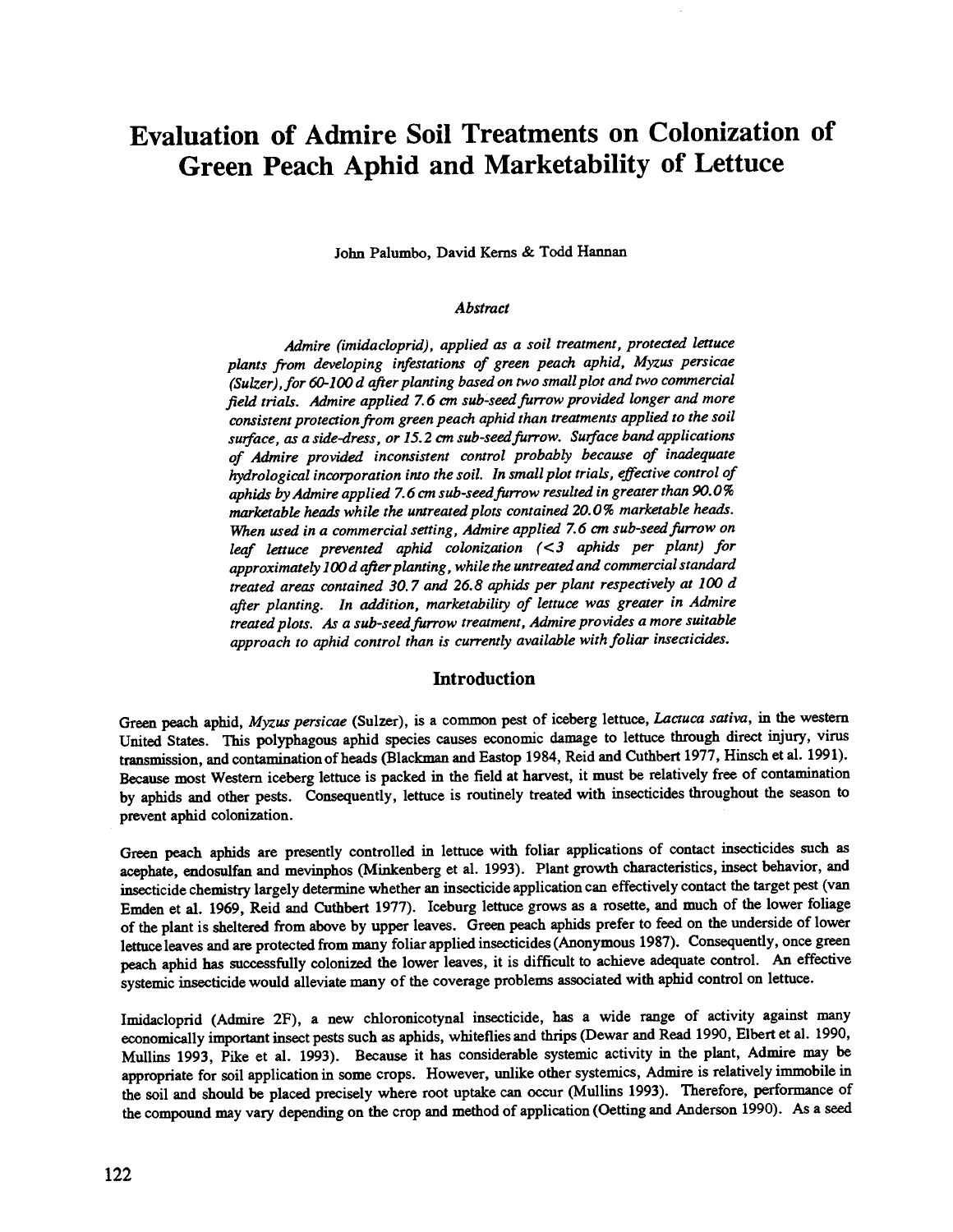treatment, Admire protected growing plants of wheat and barley from developing infestations of Russian wheat aphid, Diuraphis noxia, for several weeks after planting (Pike et al. 1993). However, no information is available concerning the effectiveness of Admire as a soil treatment for protecting lettuce from colonization by green peach aphid. Thus, our objective was to compare the effects of Admire placement at different levels in the seedbed on green peach aphid populations and marketability of iceberg lettuce in commercial and experimental plots in the Yuma Valley of Arizona.

# Materials and Methods

Small Plot Studies. Field studies were conducted in two trials in 1993 at the University of Arizona Yuma Agricultural Center. The soil type of the research site consisted of a Gasden clay (< 0.05% organic matter). In Trial 1, 'Winterhaven' lettuce was direct seeded 26 October into double rowbeds on 1.02 m centers; germination occurred 28 October with overhead sprinkler irrigation. Plots consisted of 4 beds, 30.5 m long with a two bed buffer between the plots. Plot preparation and seasonal maintenance followed local practices with the exception that no other pesticides were applied. Plots were arranged in a randomized complete block design with four replications. Treatments consisted of Admire 2F (Miles Corp., Kansas City, MO) applied at 0.34 kg ai/ha to the soil as follows: 1) 7.6 cm directly below the seed line depth prior to planting, 2) 15.2 cm directly below the seed line prior to planting, 3) on the soil surface, banded directly above the seedline, 4) sidedress injection and 20 -0-0 liquid fertilizer, approximately 7.6 cm below the soil surface 75 days after planting, and 5) an untreated plot. Trial 2 was conducted using the same experimental design as in Trial 1 but was direct seeded with 'Van Max' lettuce on 2 December, and did not include a sidedress injection treatment. No sprinkler irrigation was used in Trial 2.

All Admire treatments were applied with water and delivered at 140.29 1/ha total volume. The Admire treatments placed below the surface at 7.6 and 15.2 cm were applied by injecting the material into the beds with long, narrow shanks before seeding. The soil surface application was applied as a 5.0-cm band using 8003 flat-fan nozzles centered on the seedline immediately following planting and preceding irrigation. Insect and marketability data centered on the seedline immediately following planting and preceding irrigation. were collected only from the inner two beds of each plot. Aphid densities were estimated weekly by sampling ten plants per replicate. The plants were randomly selected in each plot and carefully placed inside 33.0 -1 collection cans made of galvanized steel. Wire mesh was placed near the bottom of the can to suspend the plants above a steel funnel which emptied into 0.5 -1 cardboard containers. Several large cotton wicks were saturated with methyl ethyl ketone and placed inside each can. After 10 to 15 min., all leaves were shaken to dislodge aphids into the cans and collected in the cardboard containers. Leaves were further examined to record any aphids which had not been dislodged. Aphids were then transported to the laboratory and placed at -10 C° for 24 hours. Numbers of alate and apterous aphids were counted with the aid of a stereo microscope.

Contamination levels were estimated at harvest by randomly selecting ten plants within each replicate and recording the percentage of plants infested with  $> 0$  and  $> 10$  aphids on wrapper leaves and heads. Lettuce that contains no aphid contamination is considered most desirable, while lettuce that contains 1 -10 aphids per head is considered marginal in quality. High aphid infestations on heads (>10) are often not harvested (Anonymous 1987). Counts from wrapper leaves consisted of visually examining 3-4 leaves immediately surrounding the head. Sampling lettuce heads consisted of examining the cap leaf and 2-3 leaves on the head for the numbers of apterous aphids.

Commercial Field Validation. Two commercial field trials were conducted on lettuce fields near Somerton, AZ. The first field contained a 2.5 -ha block of 'Gene green' leaf lettuce that was planted on 26 November in a Rositas sandy loam soil. The field was separated into five plots of equal size (0.5 ha) and each treatment was assigned to a plot. Treatments consisted of three rates of Admire applied 7.6 cm below the seedline before planting (0.22, 0.33, and 0.44 kg ai/ha), a standard application of disulfoton (Di-syston 8, Miles Corp., Kansas City, MO) at a rate of 1.11 kg ai/ha injected into the soil at 7.6 cm as a sidedress and followed by foliar insecticides as needed, and an untreated plot. The Admire treatments were applied with water and delivered at 35.1 1/ha total volume. Disulfoton was sidedressed in 341.9 1/ha total volume and watered in 4 February 1994. In addition, this treatment received foliar applications of mevinphos (Phosdrin 4EC, Amvac Chem. Corp., Los Angeles, CA) at a rate of 1.11 kg ai/ha and endosulfan (Gowan Endosulfan 3EC, Yuma, AZ) at a rate of 0.9 kg ai/ha on 22 February and 3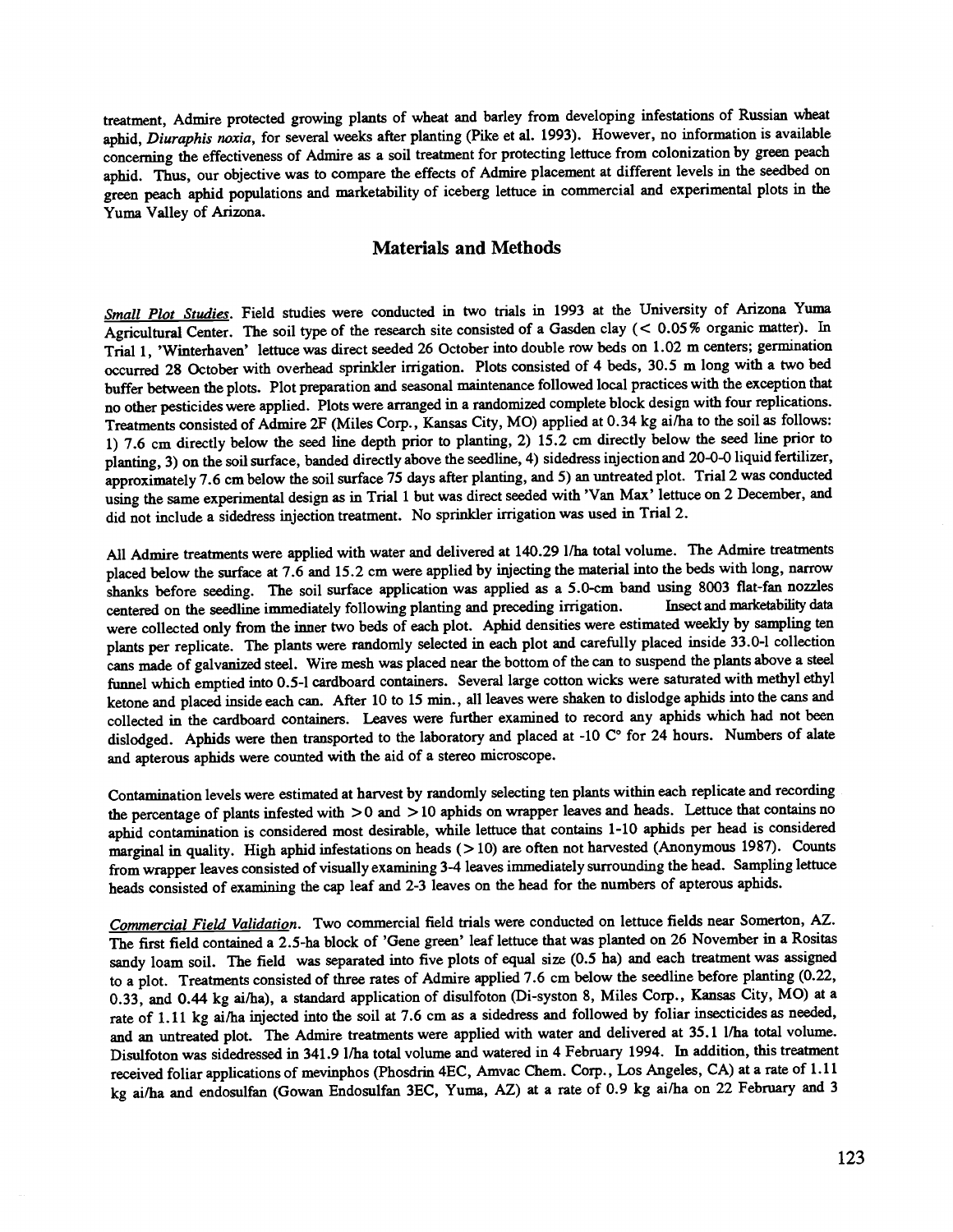March. Untreated plots were eventually treated by the grower with foliar applications of mevinphos (1.11 kg ai/ha) and endosulfan (0.9 kg ai/ha) by air at 46.7 1/ha total volume on 16, 22 February, and 3 March.

The second field contained a 5.3 -ha block of 'Vango' head lettuce planted on 27 November in a Gasden Clay soil. The field was separated into three plots of equal size (1.8 ha) with each treatment assigned to a plot. The treatments consisted of a single Admire application applied 7.6 cm below the seedline before planting (0.44 kg ai/ha), a standard application of disulfoton at a rate of 1.11 kg ai/ha injected into the soil at 7.6 cm as a sidedress, and an untreated plot. The Admire and disulfoton treatments were applied as above. No foliar insecticides were applied to any of the treatments.

Densities and contamination levels were estimated with the same methods used in the small plots. Within each plot, five subsamples of ten plants (50 plants/treatment) were collected and examined for numbers of aphids using collection cans. At harvest, five subsamples of five plants were examined for aphids on wrapper leaves and heads.

Data Analysis. Upon completion of the study, aphid counts from collection cans were transformed ( $log_{10}+1$ ) prior to analysis of variance to stabilize variances which were found to be heterogenous (Gomez and Gomez 1984). Counts of numbers of infested plants were converted to percentages with an arc sine transformation before further analyses (Gomez and Gomez 1984). Treatment differences were estimated with analysis of variance (ANOVA) and mean separation with a protected  $LSD_{0.05}$  [PROC GLM, SAS Institute (1988)].

# Results and Discussion

Small Plot Studies. In Trial 1, aphid populations in the untreated plots quickly colonized the plants and began rapid growth about 70 -80 d after planting. Thereafter, population densities continued to increase until harvest. Aphids in the plots treated with Admire did not begin rapid population growth until 101 d after treatment. At harvest, numbers of aphids in the untreated plots were significantly higher than all Admire treatments (Fig. 1A). During Trial 2, aphid populations in the untreated and surface-applied Admire plots began rapid growth 60 d after planting and peaked about 30 d later (Fig. 1B). Aphid populations remained relatively low throughout the season in the subseed furrow Admire treatments and contained significantly lower numbers of aphids at harvest.

Seasonal mean numbers of alate aphids per plant were consistently low across all treatments throughout the season (Table 1). The lack of treatment differences in the number of alate aphids in Trial 1 may suggest that Admire was not effective on this morph. Dewar and Read (1990) reported that Admire seed treatments had no effect on alate green peach aphids colonizing sugarbeets. However, it is possible that the low densities of alates continually moving into the experimental plots may have diluted treatment effects. In Trial 2, where aphid migration did not appear to be as continuous, greater numbers of alate aphids were observed in the untreated plots.

The seasonal mean numbers of apterous aphids were significantly lower in the Admire treated plots than in the untreated plots, regardless of placement in the seedbed (Table 1). In Trial 1, Admire applied at planting to the soil surface or 7.6 cm sub -seed furrow provided the most seasonal protection. However, during Trial 2, the soil surface application of Admire contained significantly more aphids than the sub -seed furrow applications. The inconsistency of the surface band application in Trial 2 was likely in response to poor incorporation of Admire into the soil. The plants were germinated using furrow, sub -surface irrigation which likely failed to move the compound downward into the effective root zone. Admire in aqueous solution is rapidly degraded by sunlight (Mullins 1993). In contrast, the lettuce in Trial 1 was germinated using impact -sprinkler irrigation which facilitated hydrological incorporation of Admire into the root zone.

Differences in head size and weight were not observed among the treatments in either trial. However, effective levels of green peach aphid control by Admire resulted in significantly less contamination of wrapper leaves and heads than the untreated plots. In Trial 1, all Admire -treated plots contained large percentages of marketable lettuce, while greater than 80% of the lettuce heads and wrapper leaves were unmarketable in the untreated plots (Table 2). However, only the lettuce treated with the surface band application of Admire contained a significantly lower percentage of wrapper leaves completely free of aphid infestation. During Trial 2, aphid densities were lower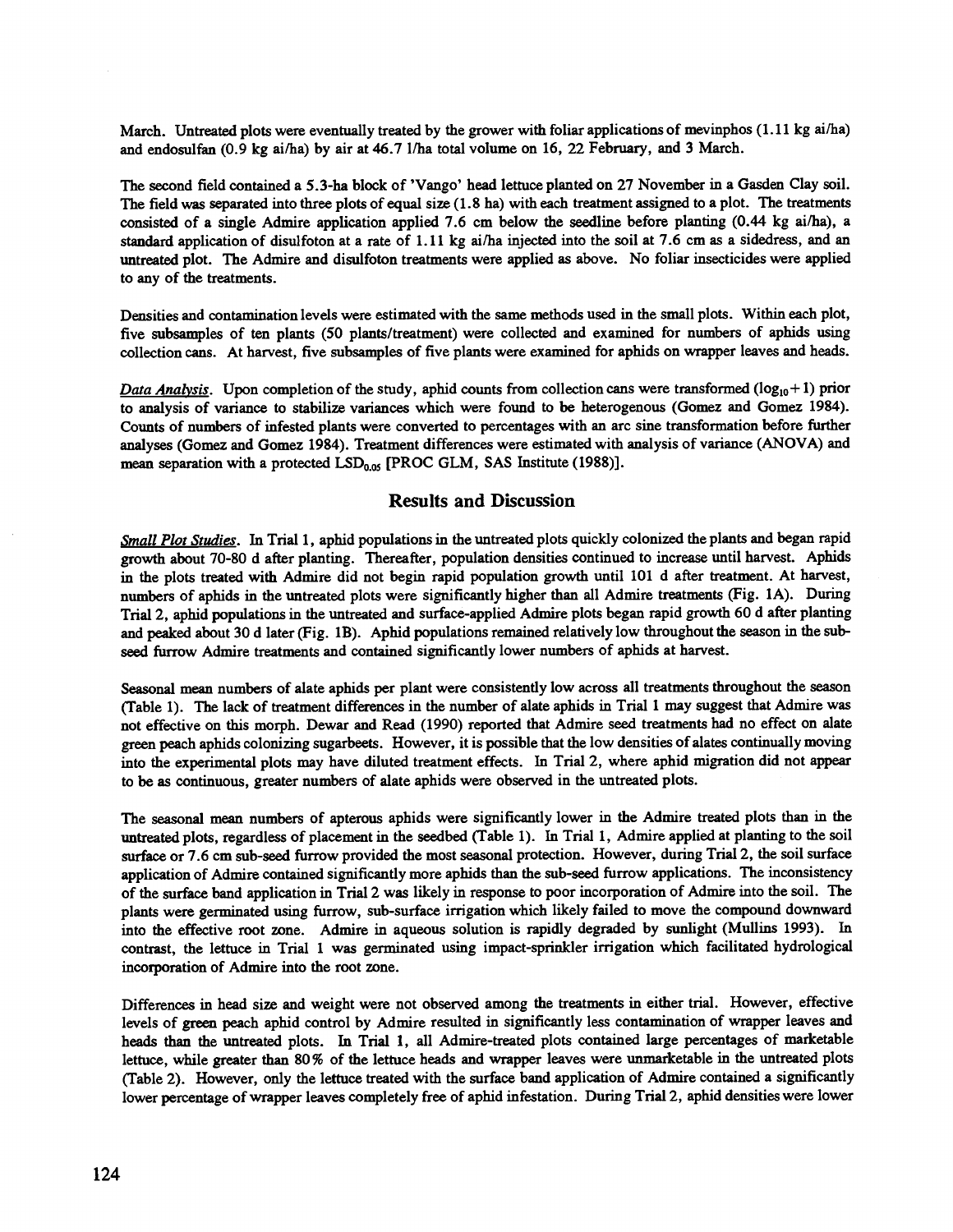at harvest (Fig 1 and 2), and only 10% of the lettuce heads were unmarketable in the untreated plots. In lettuce treated with Admire at 7.6 or 15.2 cm sub -seed furrow, 85% of the wrapper leaves were completely free of aphid infestation (Table 3). Only 10% of lettuce harvested in the untreated plots and plots treated with a surface band application of Admire were free of aphid infestations (Table 3). Because iceberg lettuce can be harvested with (naked packed) or without (film-packed) wrapper leaves, preventing aphids from colonizing the outer leaves at harvest can be economically important. Harvest companies may refuse to pack a lettuce plant that contains ten or more aphids. Naked packed lettuce usually contains greater numbers of aphids at harvest because of the inclusion of wrapper leaves, but green peach aphids are present in both types of lettuce (Hincsh et al. 1991). Consequently, based on the percentage of contaminated wrapper leaves and heads found in our studies, Admire applied below the seed furrow at 7.6 cm provided the most consistent and desirable protection from aphid colonization and contamination of marketable heads.

Commercial Field Validation. When used in a commercial setting, Admire applied 7.6 cm below the seed furrow prevented aphid colonization of lettuce for approximately 100 d, while lettuce left untreated or grown with the commercial standards were steadily colonized throughout the season (Fig. 2). In the leaf lettuce field, green peach aphid populations in both the standard and untreated plots exceeded 25 aphids per plant at harvest (Fig. 2A). Consequently, about 10% of the plants were unmarketable. In contrast, leaf lettuce treated with Admire soil treatments contained relatively low aphid numbers at harvest and all plants were marketable, regardless of rate of Admire. In the head lettuce field, populations in the untreated lettuce exceeded 60 aphids per plant at harvest and contained about 15 % unmarketable heads (Fig. 2B). Both the standard and the Admire soil treatments maintained aphid numbers at relatively low densities and contained no contaminated heads or wrapper leaves.

Conclusion. Our results demonstrate that soil treatments of Admire can effectively protect lettuce plants from colonization by green peach aphids and prevent contamination of marketable portions of the plant. Placement of the compound in the soil appears to be important for efficient root uptake and systemic activity within the plant. As a sub -seed furrow application, Admire may provide a more suitable and practical approach to aphid management on lettuce than is currently available with foliar insecticides.

### Acknowledgement

We extend out thanks to C. Mullis, C. Beck, F. Reyes and A. Amaya (Yuma Valley Agricultural Center) for their technical assistance, and also to Robert Barkley (Barkley Company of Arizona) for allowing us to conduct studies in his fields. A portion of the funding for this research was provided by the Arizona Iceberg Lettuce Research Council (no. 9304).

# Literature Cited

- Anonymous 1987. Integrated pest management for cole crops and lettuce. Univ. Calif. Statewide IPM Proj., Publication 3307. 112 pp.
- Blackman, R. L., and V.F. Eastop. 1984. Aphids on the World's Crops: An identification Guide. John Wiley & Sons, New York. 466 pp.
- Dewar, A.M., and L.A. Read. 1990. Evaluation of an insecticidal seed treatment, imidacloprid, for controlling aphids on sugar beets, pp. 721-726. In Proceedings, Brighton Crop Protection Conference, Pests and Diseases, Brighton, England.
- Elbert, A., H. Overbeck, H. Iwaya, and S. Tsuboi. 1990. Imidacloprid, a novel systemic nitromethylene analogue insecticide for crop protection, pp. 21 -28. In Proceedings, Brighton Crop Protection Conference, Pests and Diseases, Brighton, England.
- van Emden, H.F., V.F. Eastop, R.D. Hughes, and M.J. Way. 1969. The ecology of Myzus persicae. Ann. Rev. Entomol. 14: 197 -270.
- Gomez, K. A., and A. A. Gomez. 1984. Statistical Procedures for Agricultural Research, second edition. John Wiley & Sons, New York. 680 pp.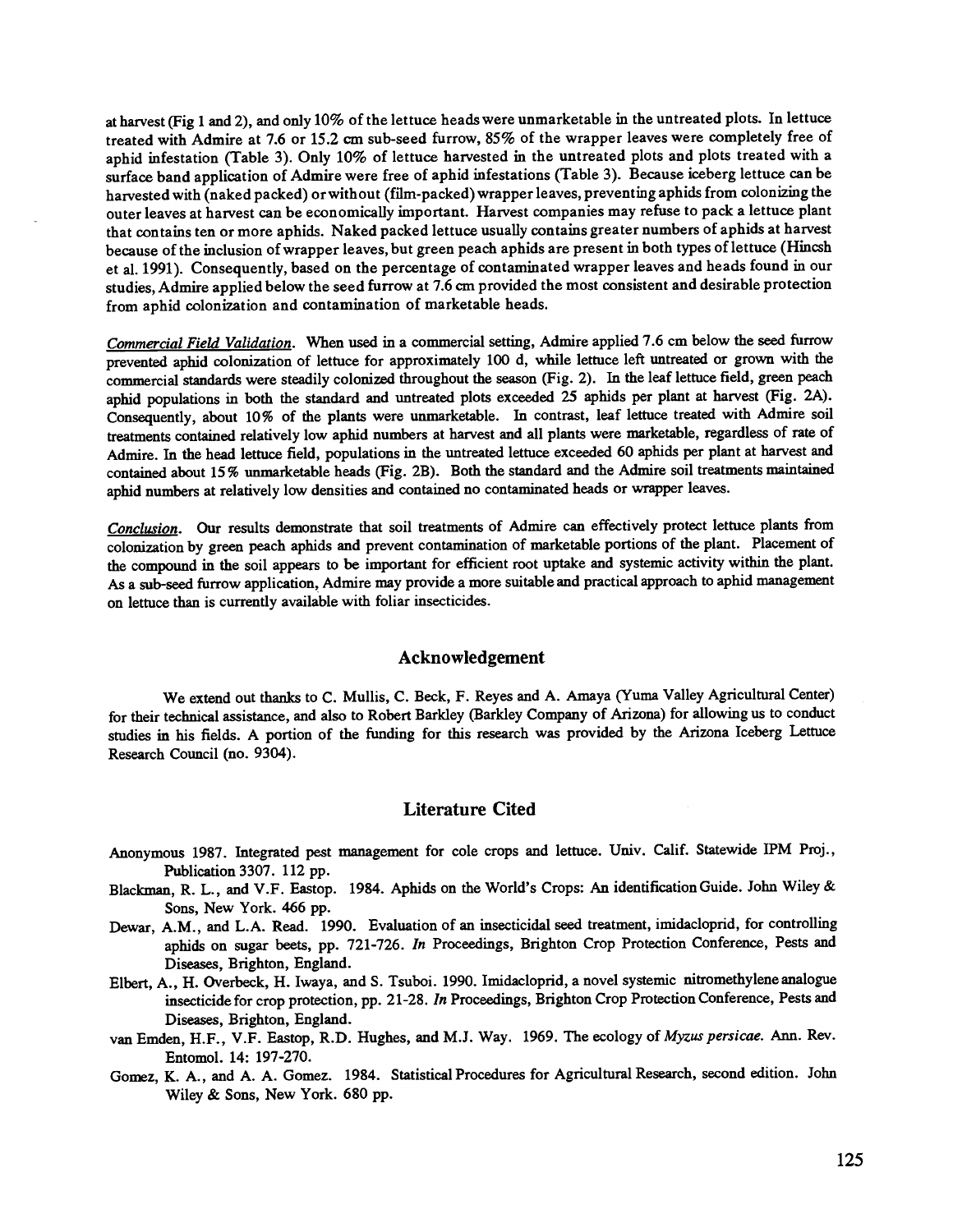Hinsch, R.T., P.V. Vail, J.S. Tebbets, and D.F. Hoffman. 1991. Live insects and other arthropods on California iceberg head and shredded lettuce. Southwest. Entomol. 16: 261 -266.

Minkenberg, O., D.N. Byrne, and J.C. Palumbo. 1993. Insect Pest Management for Vegetables 1993. Univ. Ariz. Coop. Extn. Publ. 192034. 83 pp.

Mullins, J.W. 1993. Imidacloprid: A new nitoroguanidine insecticide, p.184-198. In Pest Control With Environmental Safety, Am. Chem. Soc. Sym. Series 524.

Oetting, R.D., and A.L. Anderson. 1990. Imidacloprid for control of whiteflies on greenhouse grown poinsettias, pp. 367 -372. In Proceedings, Brighton Crop Protection Conference, Pests and Diseases, Brighton, England.

Pike, K.S., G.L. Reed, G.T. Graf, and D. Allison. 1993. Compatibility of imidacloprid with fungicides as a seedtreatment control of Russian wheat aphid and effect on germination, growth and yield of wheat and barley. J. Econ. Entomol. 86: 586 -593.

Reid, Jr., W.J., and F.P. Cuthbert, Jr. 1977. Aphids on leafy vegetables. USDA -ARS Bulletin No. 2148. 27 pp.

SAS Institute Inc. 1988. SAS/STAT User's Guide, Release 6.03 Ed. SAS Institute Inc., Cary, North Carolina, 1028 pp.

Soil treatment Seasonal mean  $\pm$  SEM<sup>a</sup> Trial 1 Trial 2 Alate Apterous Alate Apterous Untreated 1.5  $\pm$  0.2a 196.1  $\pm$  13.0a 3.8  $\pm$  0.2a 223.1  $\pm$  28.5a Side dress  $1.2 \pm 0.1$ a  $32.0 \pm 13.6$ b -<br>Surface band  $1.3 \pm 0.2$ a  $9.6 \pm 1.7$ c  $2.8 \pm 0.1$ b Surface band  $1.3 \pm 0.2$ a  $9.6 \pm 1.7$ c  $2.8 \pm 0.1$ b  $72.8 \pm 11.6$ b Sub-seed furrow<sup>b</sup> 1.2  $\pm$  0.2a 17.8  $\pm$  1.5bc 2.9  $\pm$  0.3b 10.7  $\pm$  0.8c Sub-seed furrow<sup>c</sup> 1.2  $\pm$  0.2a 36.6  $\pm$  18.1b 2.3  $\pm$  0.3b 10.5  $\pm$  1.5c

TABLE 1. Effect of Admire Soil Treatments on Seasonal Population Densities of Alate and Apterous Green Peach Aphids in Iceberg Lettuce, Yuma, AZ, 1993 -1994.

"Means followed by the same letter are not significantly different [Proc GLM, protected LSD<sub>0.05</sub> (SAS Institute 1988)].

<sup>b</sup>Admire placed 7.6 cm sub-seed furrow.

`Admire placed 15.2 cm sub -seed furrow.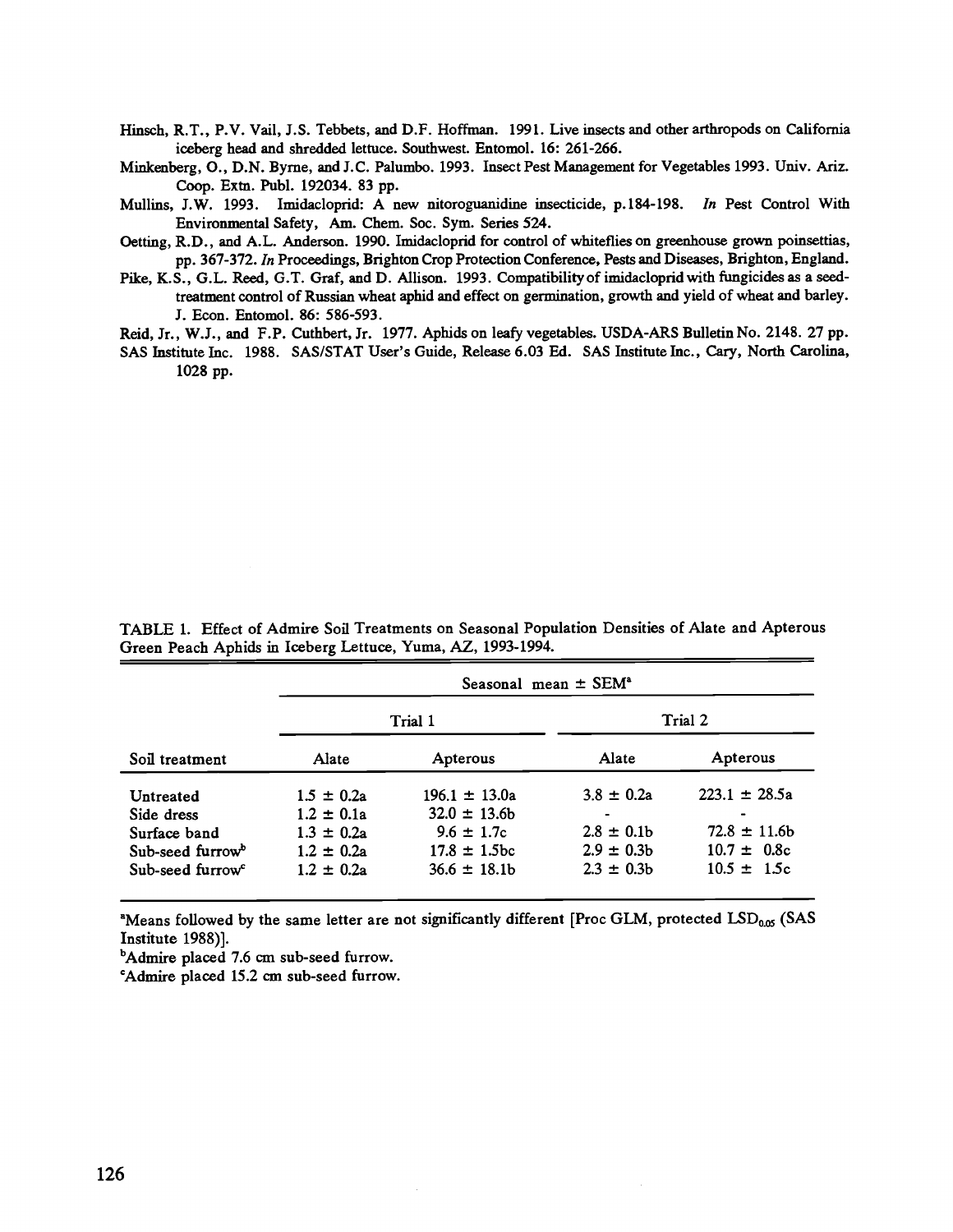| Soil treatment           | Mean % plants infested <sup>a</sup> |                    |                    |                   |
|--------------------------|-------------------------------------|--------------------|--------------------|-------------------|
|                          | Wrapper leaves                      |                    | Heads              |                   |
|                          | > 0<br>aphids                       | >10<br>aphids      | > 0<br>aphids      | >10<br>aphids     |
| Untreated                | 100.0a                              | 95.0a              | 97.5a              | 80.0a             |
| Side dress               | 52.2 <sub>b</sub>                   | 12.5 <sub>bc</sub> | 40.0 <sub>bc</sub> | 20.0 <sub>b</sub> |
| Surface band             | 7.5c                                | 0.0c               | 15.0c              | 2.5 <sub>b</sub>  |
| Sub seed furrow, 7.6 cm  | 57.5 <sub>b</sub>                   | 5.0 <sub>bc</sub>  | 32.5c              | 2.5 <sub>b</sub>  |
| Sub-seed furrow, 15.2 cm | 90.0a                               | 22.5 <sub>b</sub>  | 80.0ab             | 15.0 <sub>b</sub> |

TABLE 2. Influence of Admire Soil Treatments on Green Peach Aphid Infestations on Iceberg Lettuce at Harvest, Trial 1, Yuma AZ, 1993-1994.

<sup>a</sup>Means followed by the same letter are not significantly different [Proc GLM, protected LSD<sub>0.05</sub> (SAS Institute 1988)].

TABLE 3. Influence of Admire Soil Treatments on Green Peach Aphid Infestations on Iceberg Lettuce at Harvest, Trial 2, Yuma AZ, 1993-1994.

| Soil treatment           | Mean % plants infested <sup>a</sup> |                  |                   |                  |  |
|--------------------------|-------------------------------------|------------------|-------------------|------------------|--|
|                          | Wrapper leaves                      |                  | Heads             |                  |  |
|                          | > 0<br>aphids                       | >10<br>aphids    | > 0<br>aphids     | $>10$<br>aphids  |  |
| Untreated                | 90.0a                               | 30.0a            | 72.5a             | 10.0a            |  |
| Surface band             | 90.0a                               | 0.0 <sub>b</sub> | 40.0 <sub>b</sub> | 0.0 <sub>b</sub> |  |
| Sub seed furrow, 7.6 cm  | 15.0 <sub>b</sub>                   | 0.0 <sub>b</sub> | 0.0 c             | 0.0 <sub>b</sub> |  |
| Sub-seed furrow, 15.2 cm | 15.0 <sub>b</sub>                   | 0.0 <sub>b</sub> | 0.0c              | 0.0 <sub>b</sub> |  |

<sup>a</sup>Means followed by the same letter are not significantly different [Proc GLM, protected LSD<sub>0.05</sub> (SAS Institute 1988)].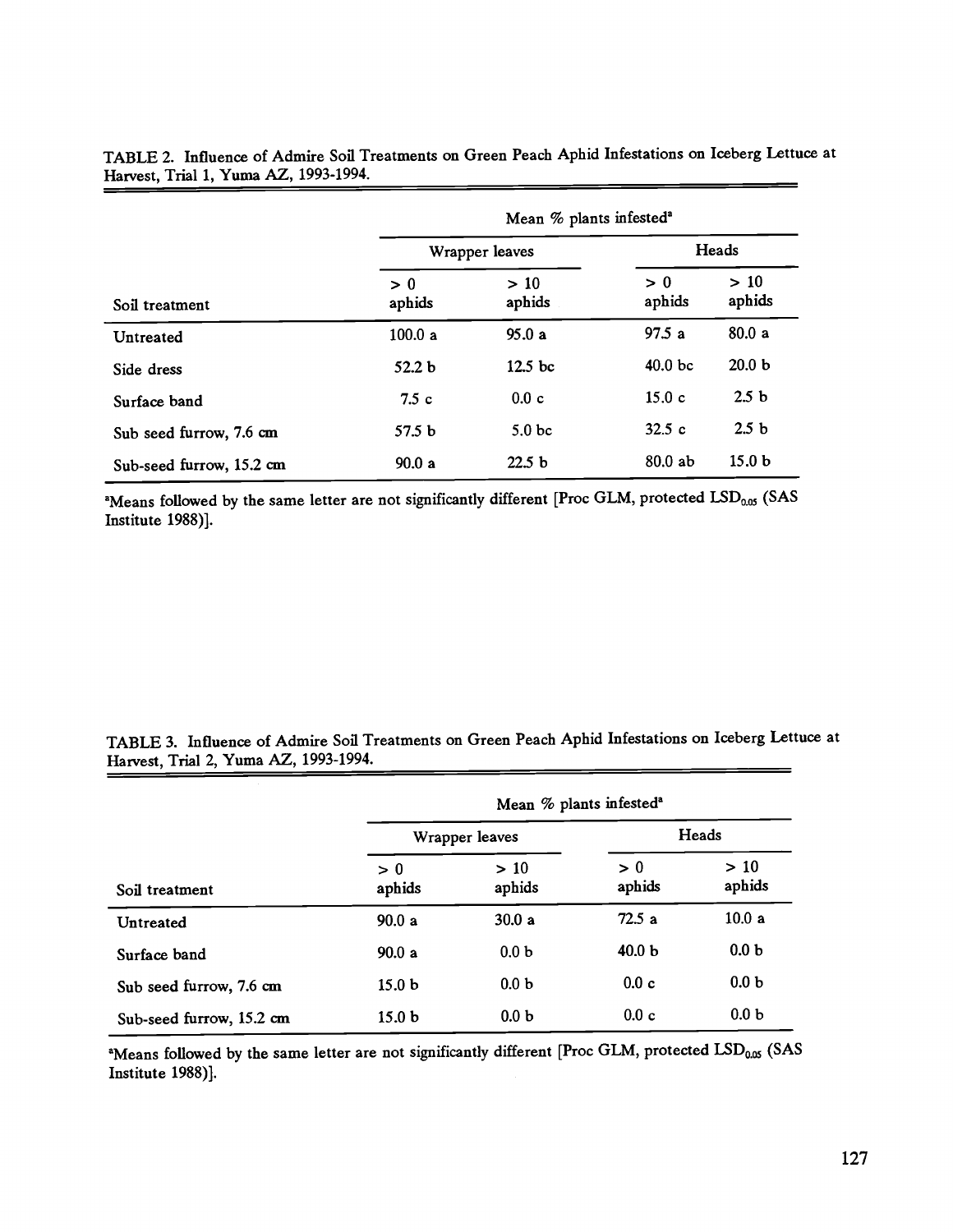

Fig. 1. Effect of Admire soil treatment on colonization of green peach aphids in iceberg lettuce in Trial 1 (A) and Trial 2 (B).